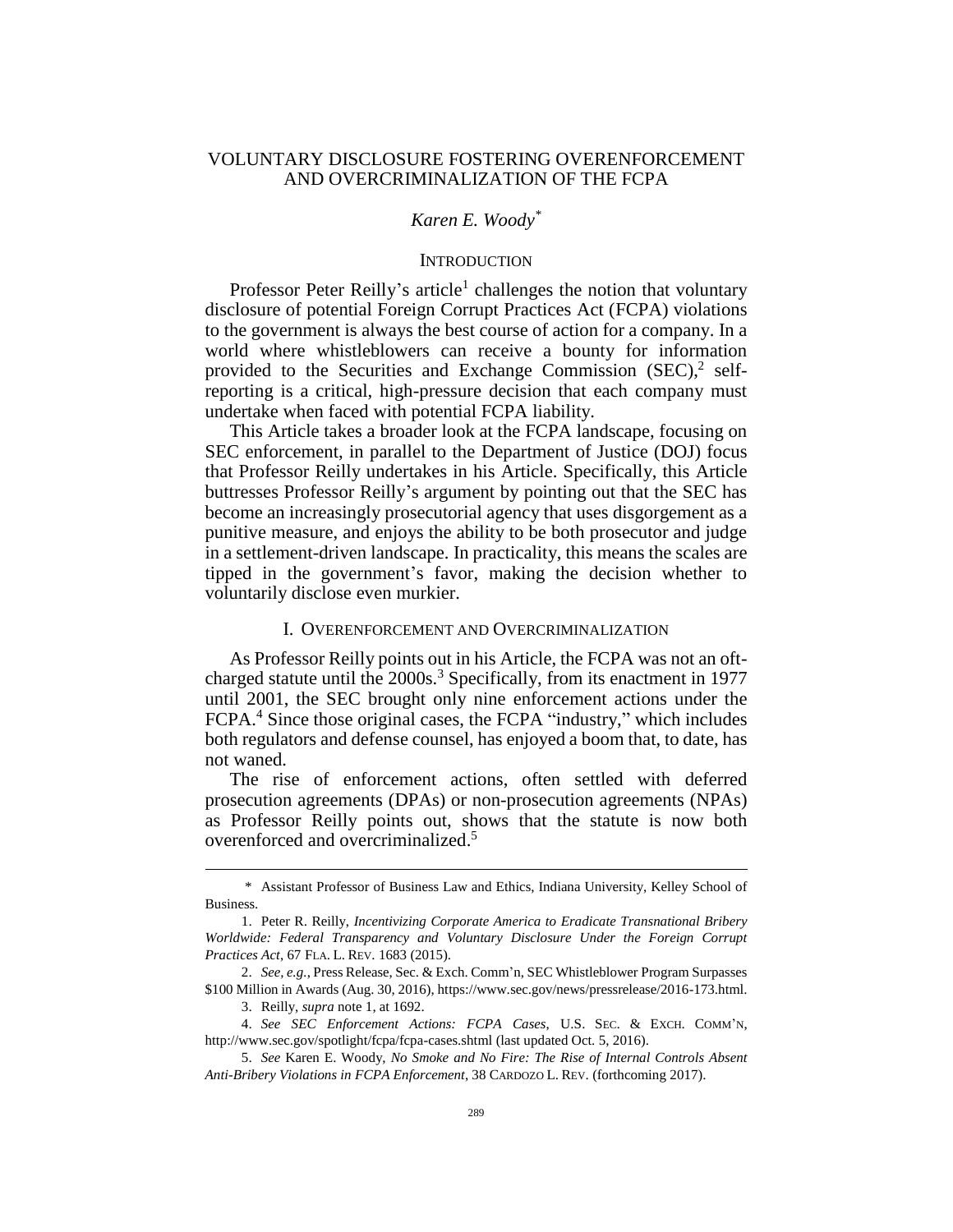#### 290 *FLORIDA LAW REVIEW FORUM* [Vol. 67

Overenforcement occurs when a violator of a legal rule suffers excessive harm due to the actual implementation of the rule.<sup>6</sup> Excessive harm in the case of overenforcement is harm that is greater than what is required for optimal deterrence.<sup>7</sup> Likewise, overcriminalization is broadly defined as "the overuse and misuse of the [ ] law to punish conduct traditionally deemed morally blameless." <sup>8</sup> Overcriminalization results in enforcement of laws that cover "more conduct than anyone really wishes to punish."<sup>9</sup> Although SEC enforcement actions are, by definition and institutional design, *civil* proceedings, the concept of overcriminalization is equally applicable with respect to civil SEC enforcement actions as it is to criminal actions. I contend that overcriminalization is manifested in three areas. First, the SEC as an agency, and certainly when investigating potential FCPA violations, has become much more of a prosecutorial institution than a remedial one. Second, the use of disgorgement as a punitive measure rather than a remedial one is a sign of overciminalization in the sentencing stage. Third, there is a substantial lack of judicial precedent within the common law regarding enforcement of the internal controls provision, rendering the SEC (and DOJ) both prosecutor and judge during settlement negotiations. This section will explore these three manifestations of overcriminalization, resulting in zealous overenforcement of the statute. All of this factors into a company's decision regarding voluntary disclosure, but paints with broader strokes the landscape in which a company has to make that decision.

# A. *The Evolution of the SEC's Enforcement Division into Prosecutorial Body*

<span id="page-1-0"></span>In recent history, the Enforcement Division of the SEC has swallowed up the agency, both in resources/manpower and in setting the tone of the agency.<sup>10</sup> It is widely seen as the "police force" for the SEC.<sup>11</sup> Indeed, the SEC Chair, Mary Jo White, a former prosecutor, underscored that prosecutorial tone when she adopted her "no broken windows" policy for

<sup>6.</sup> Richard A. Bierschbach & Alex Stein, *Overenforcement*, 93 GEO. L.J. 1743, 1744 (2005).

<sup>7.</sup> *Id.* 

<sup>8.</sup> Todd Haugh, *Overcriminalization's New Harm Paradigm*, 68 VAND. L. REV. 1191, 1197, 1198 (2015) (quoting Paul J. Larkin, Jr., *Regulation, Prohibition, and Overcriminalization: The Proper and Improper Use of the Criminal Law*, 42 HOFSTRA L. REV. 745 (2014)).

<sup>9.</sup> William J. Stuntz, *The Pathological Politics of Criminal Law*, 100 MICH. L. REV. 505, 507 (2001).

<sup>10.</sup> *Cf.* Max Minzner, *Should Agencies Enforce?*, 99 MINN. L. REV. 2113, 2143–44 (2015).

<sup>11.</sup> *How the SEC's Enforcement Division is Responding to Cybersecurity Challenges*, MORNINGSTAR (Oct. 21, 2016), http://www.morningstar.com/news/benzinga/BenzBZW\_ 8588833/how-the-secs-enforcement-division-is-responding-to-cybersecurity-challenges.html.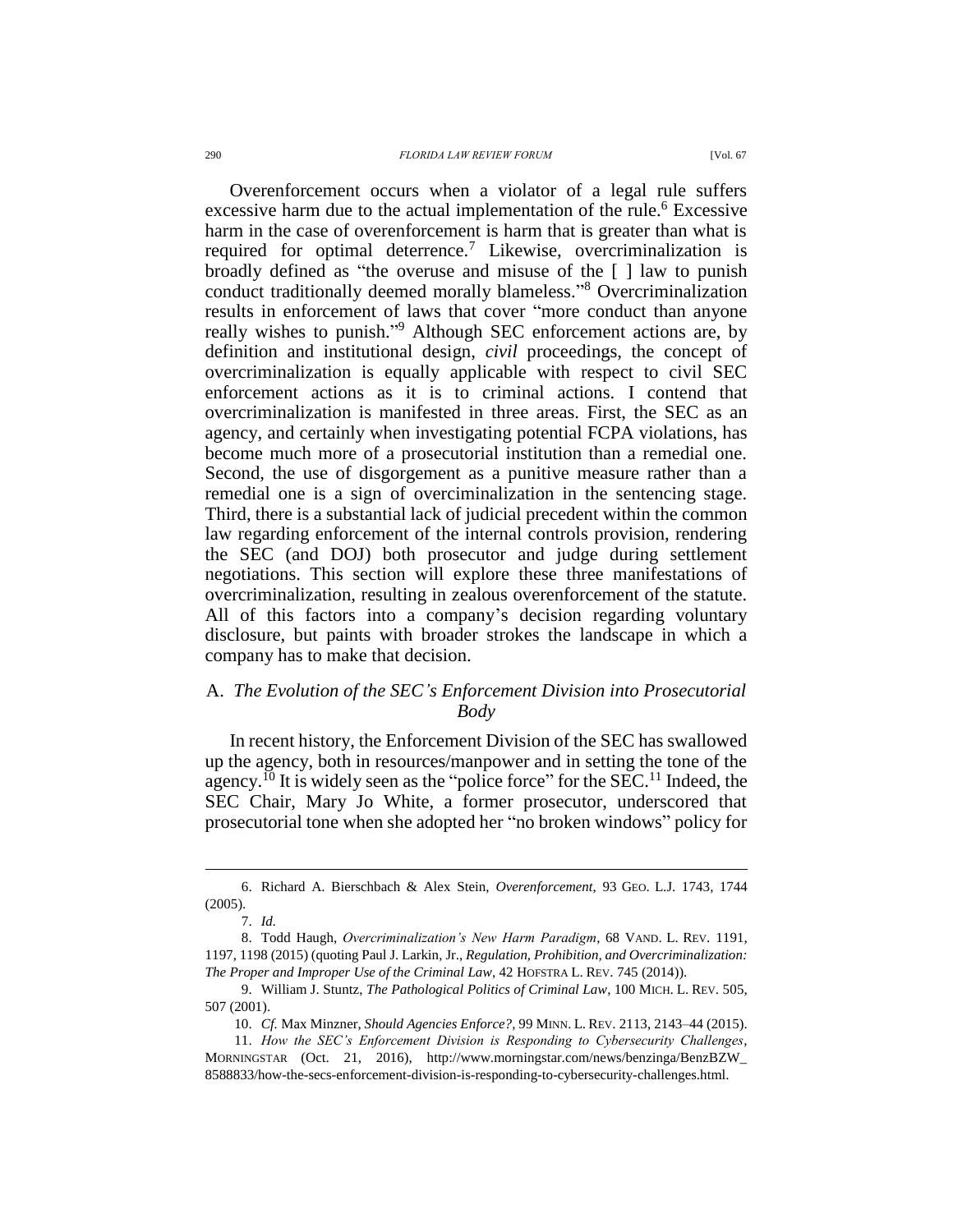the agency.<sup>12</sup> Yet, the SEC is not an arm of the Department of Justice. This fact is lost on most corporate officers who face the same level of investigation and threat of punishment regardless of whether it is the SEC or DOJ that comes calling. In short, the Enforcement Division has rendered the SEC an agency with overwhelming "police power," at the expense of its role focusing on guidance and remedial measures to keep corporations in line.

Enforcement of the FCPA is no different; the drastically increasing fines and prosecutions for violations of the FCPA since 2000 has arguably made the FCPA one of the "hottest" areas in the Enforcement Division.<sup>13</sup> Since 2010, the SEC has an FCPA unit within the Division of Enforcement.<sup>14</sup> Contrary to the organizational structure and design of the agency, the Enforcement Division is regulating and influencing corporate behavior through punishment, rather than providing agency guidance through other means. $15$ 

The hard-charging enforcement of all of the Act's provisions is not in line with the initial intent of the Act. In a speech given in 1981 that manifested some of the initial and original intent of the statute, the then-Chairman of the SEC Harold Williams stated the following about the FCPA in a speech to the American Institute of Certified Public Accountants:

The Act's eventual success or failure will, therefore, depend primarily upon business's response. The Commission's obligation, in turn, is to provide a regulatory environment in which the private sector can address these issues meaningfully and creatively. In this regard, we must encourage public companies to develop innovative records and control systems, to modify and improve them as circumstances change, and to correct recordkeeping errors when they occur without a chilling fear of penalty or inference that a violation of the Act is involved.<sup>16</sup>

<sup>12.</sup> Mary Jo White, Chair, U.S. Sec. & Exch. Comm'n, Remarks at Securities Enforcement Forum (Oct. 9, 2013), http://www.sec.gov/News/Speech/Detail/Speech/1370539872100 (citing George L. Kelling & James Q. Wilson, *Broken Window*, THE ATLANTIC (March 1982), http://www.theatlantic.com/magazine/archive/1982/03/broken-windows/304465/).

<sup>13.</sup> Wentong Zheng, *The Revolving Door*, 90 NOTRE DAME L. REV. 1265, 1289 (2015).

<sup>14.</sup> Press Release, U.S. Sec. & Exch. Comm'n, SEC Names New Specialized Unit Chiefs and Head of New Office of Market Intelligence (Jan. 13, 2010) https://www.sec.gov/news/press/2010/2010-5.htm.

<sup>15.</sup> *See* Roberta S. Karmel, *Creating Law at the Securities and Exchange Commission: The Lawyer as Prosecutor*, 61 L. & CONTEMP. PROBS. 33, 34 (1998) (describing how the SEC frequently makes law through enforcement cases rather than through rulemaking).

<sup>16.</sup> Harold M. Williams, Chairman, U.S. Sec. & Exch. Comm'n, The Accounting Provisions of the Foreign Corrupt Practices Act: An Analysis (Jan. 13, 1981), https://www.sec.gov/news/speech/1981/011381williams.pdf.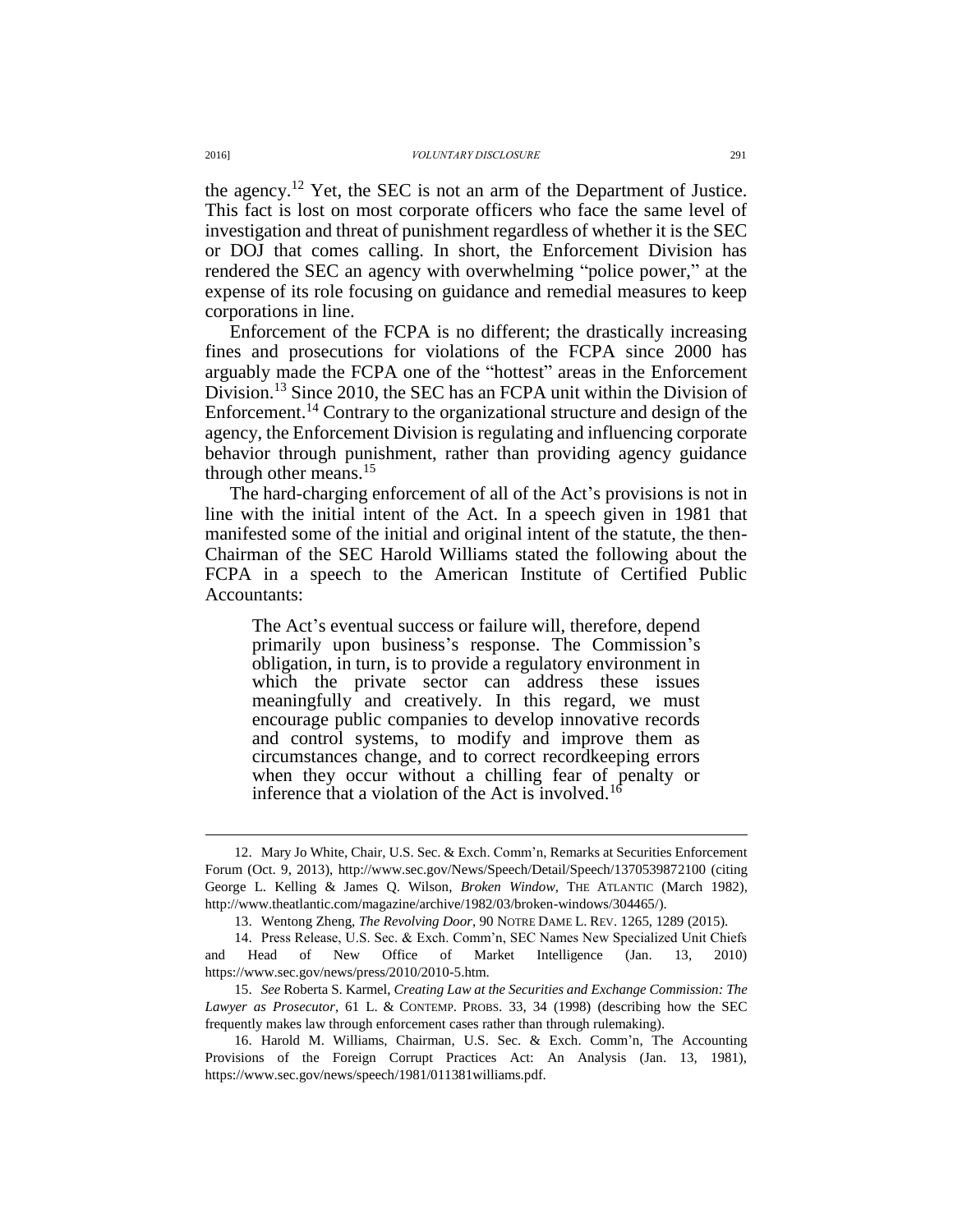The notion of "encouraging" companies and "correcting errors" without "fear of penalty" is more in line with the guiding principles of other departments in the agency rather than the "broken windows" policies of the Enforcement Division. For example, the Office of Compliance, Inspection and Examinations ("OCIE") regularly inspects registered entities, yet does so without playing "gotcha" with the regulated entities.<sup>17</sup> The same can be said in the context of voluntary disclosure; that is, when the government is hard-charging and seemingly intent on extracting large fines and individual liability, voluntary disclosure does not look as appealing as it may have in a more "remedial" regime at the SEC.

## B. *The Problem with Disgorgement*

The trend in enforcement actions by the DOJ, as described by Professor Reilly, $^{18}$  parallels the uptick in large settlement amounts extracted by the SEC that consist entirely of disgorgement and prejudgment interest without any finding of a violation of the anti-bribery provisions. This type of fine is oft-termed "no-charged bribery disgorgement."<sup>19</sup> These fines represent a punitive settlement rather than an equitable one. A former associate director of the SEC's Enforcement Division summarized this concept by stating:

[S]ettlements invoking disgorgement but charging no primary anti-bribery violations push the law's boundaries, as disgorgement is predicated on the common-sense notion that an actual, jurisdictionally-cognizable bribe was paid to procure the revenue identified by the SEC in its complaint. . . . Given the bedrock principle that a court's equitable power to order such disgorgement only goes as far as the scope of the violation, it is difficult to determine how a court could lawfully allow disgorgement of profits for uncharged violations without the remedy crossing into the line of "punishment" for the violations actually charged.<sup>20</sup>

In order to obtain disgorgement, the government needs to prove a causal link between the wrongdoing and the unjust enrichment.<sup>21</sup> In the

<sup>17.</sup> *See* Andrew Bowden, Dir., SEC Office of Compliance Inspections and Examinations, People Handling Other Peoples' Money (May 6, 2014), https://www.sec.gov/ News/Speech/Detail/Speech/1370541260300.

<sup>18.</sup> Reilly, *supra* note [1,](#page-0-0) at 1692.

<sup>19.</sup> *See, e.g.*, Mike Koehler, *Why You Should Be Alarmed by the ADM FCPA Enforcement Action*, 9 WHITE COLLAR CRIME REP. 58, 61 (2014).

<sup>20.</sup> Paul Berger, *Do FCPA Remedies Follow FCPA Wrongs? "Disgorgement" in Internal Controls and Books and Records Cases*, 3 DEBEVOISE & PLIMPTON LLP FCPA UPDATE 1, 2–4 (2011) (footnotes omitted).

<sup>21.</sup> *See, e.g.*, SEC v. First City Fin. Corp., 890 F.2d 1215, 1231 (D.C. Cir. 1989).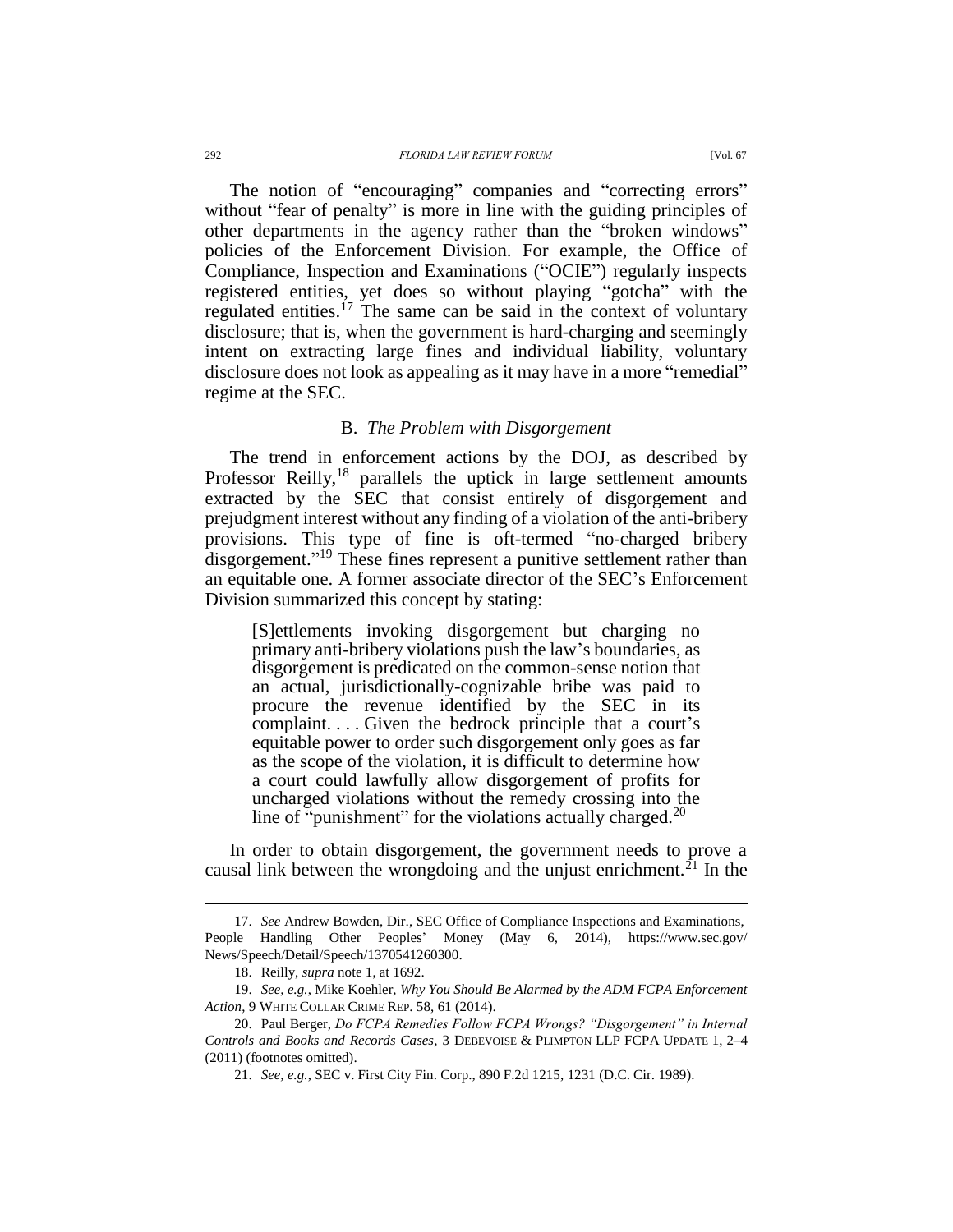case of no-charged bribery disgorgement, there typically is not any direct link between profits and allegations of misconduct, rendering the fines associated with no-charged bribery cases punitive in nature. The  $FCPA^{22}$ contains very specific guidelines and penalties for violations of both the anti-bribery and accounting provisions of the Act.<sup>23</sup> Fines imposed for bribery are not part of the SEC's  $\S$  21(d) fining authority,<sup>24</sup> but were included into the Exchange Act as part of the 1988 Amendments to the FCPA.<sup>25</sup>

Disgorgement, however, is not included in the statute, nor is it even mentioned in the original House or Senate reports of 1977, the discussion regarding its amendments, or the 1981 U.S. General Accounting Office Report.<sup>26</sup> The first use of disgorgement in the settlement of an FCPA action was in 2004, in the case of *SEC v. ABB Ltd.*<sup>27</sup> Since that time, the SEC has sought disgorgement "in virtually every FCPA enforcement action it has brought."<sup>28</sup> Accordingly, the imposed fines give the impression the company received ill-gotten gains. Yet, a cursory look at recent SEC enforcement actions involving disgorgement makes clear the company received no ill-gotten gains as a result of bribery.

By definition, disgorgement should not be a punitive remedy. It should be used to separate the bad actor from any ill-gotten gains. However, the use of disgorgement in FCPA enforcement actions seems to serve the purposes of both deterrence and retribution: decidedly punitive goals. This is problematic when there are no ill-gotten gains under the meaning of the statute; that is, there has not be any contract or business retained or obtained through the use of bribes to foreign officials, nor has there been any illegal accounting methods to hide those bribes. To punish a company for this conduct flies in the face of both the purpose of the statute and the remedial options available to the government when pursuing these allegations.

Consider this problem of disgorgement in the context of voluntary disclosure, and in the context of Professor Reilly's significant analysis. Although Professor Reilly discussed recent cases in terms of DOJ fines

<sup>22.</sup> Foreign Corrupt Practices Act, Pub. L. No. 95-213, 91 Stat. 1494 (codified as amended at 15 U.S.C. §§ 78dd-1–78dd-3 (2012)).

<sup>23.</sup> 15 U.S.C. §§ 78dd-2(g); 78dd-3(e); 78ff (2012).

<sup>24.</sup> Securities Exchange Act of 1934, Pub. L. No. 73-291, 48 Stat. 881 (codified as amended at 15 U.S.C. § 78a–78pp (2012)).

<sup>25.</sup> 15 U.S.C. § 78ff(c) (2012).

<sup>26.</sup> *See* David C. Weiss, Note, *The Foreign Corrupt Practices Act, SEC Disgorgement of Profits, and the Evolving International Bribery Regime: Weighing Proportionality, Retribution, and Deterrence*, 30 MICH. J. INT'L L. 471, 497 (2009).

<sup>27.</sup> No. 1:04CV1141, 2009 WL 2129216 (D. D.C. 2010). ABB disgorged \$5.9 million to settle books and records and internal controls violations. *Id.* 

<sup>28.</sup> Mike Koehler, *The Façade of FCPA Enforcement*, 41 GEO.J. INT'L. L. 907, 982 (2010) (internal quotations omitted).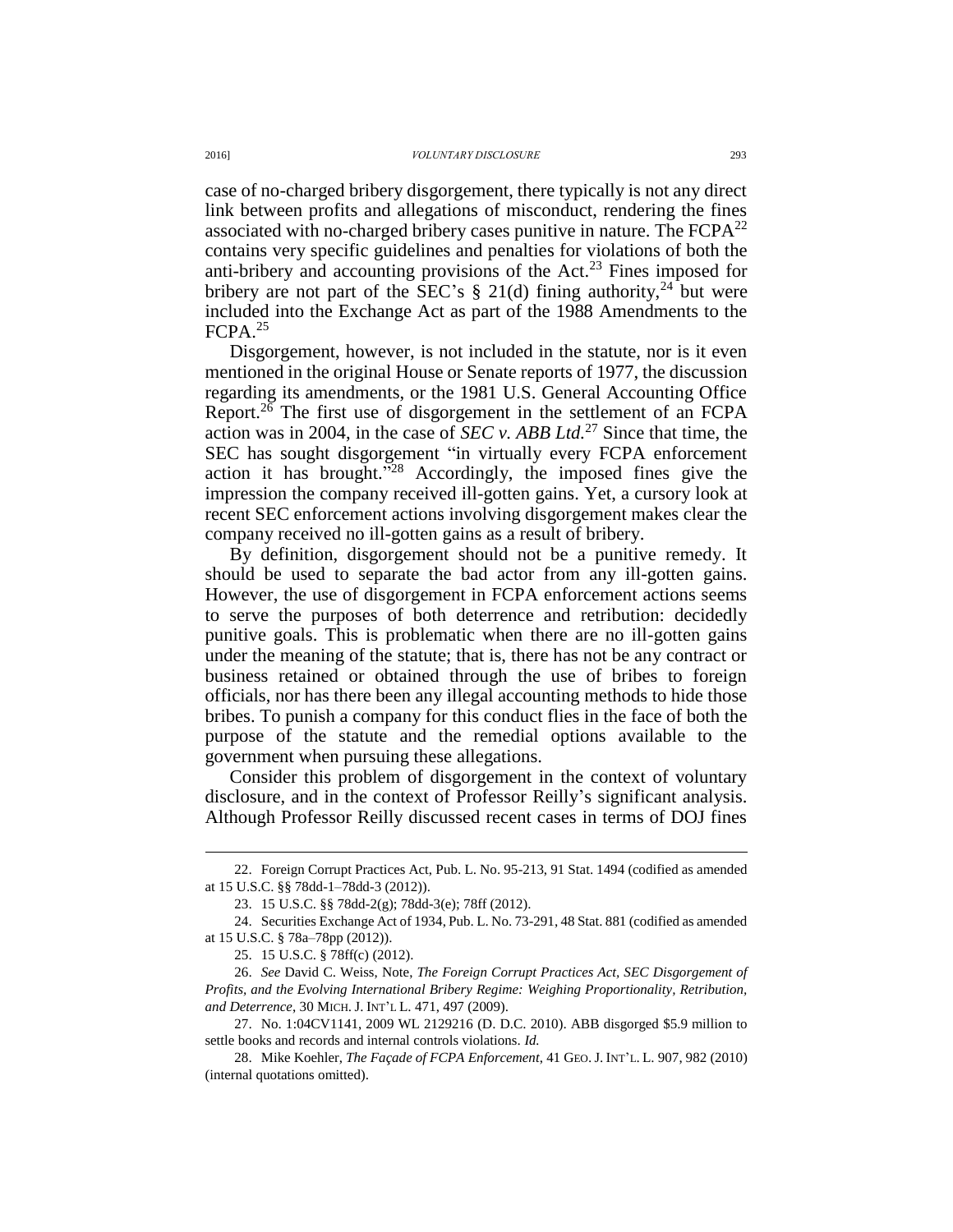as they related to the Sentencing Guidelines,  $29$  the argument is both analogous and valid. Voluntary disclosure of potential FCPA violations, *even where no ill gotten gains were had*, nevertheless can result in significant disgorgement remedies, and must be considered in the overall calculus of whether to voluntarily disclose or not.

## C. *Arbitrariness in Enforcement and Settlements*

Professor Reilly astutely notes that companies need specific and detailed guidance and direction regarding how to stay in compliance with the FCPA.<sup>30</sup> In turn, companies need to create and engage a robust compliance program in order to detect and prevent FCPA violations. Despite a seemingly clear statutory mandate for establishing an internal controls regime, there is a fair amount of gray area in terms of what constitutes adequate internal controls and compliance procedures. This concept was captured in 1983, when a federal district court stated, "[t]he main problem with the internal accounting controls provision of the FCPA is that there are no specific standards by which to evaluate the sufficiency of controls; any evaluation is inevitably a highly subjective process in which knowledgeable individuals can arrive at totally different conclusions."<sup>31</sup>

Few courts have ruled on FCPA internal control violations because most defendants settle. There is accordingly little judicial precedent surrounding compliance programs. The downside to looking merely to DOJ and SEC settlement agreements for legal standards regarding compliance programs is that the settlement agreements are created by prosecutors without judicial oversight.<sup>32</sup> In practicality, the SEC acts as both prosecutor and judge, without much regard toward previous settlements.

As such, SEC enforcement attorneys are able to shape the entire landscape of the statutory enforcement.<sup>33</sup> As the ultimate decisionmakers, they decide what actions constitute a violation of the code, whether to investigate, whether to bring an enforcement action, and whether and for what amount to settle the action. $34$  All of this occurs without judicial review, up until acceptance of the settlement action by

<sup>29.</sup> *See* Reilly, *supra* note [1,](#page-0-0) at 1700–10.

<sup>30.</sup> *Id.* at 1700.

<sup>31.</sup> SEC v. World-Wide Coin Invs., 567 F. Supp. 724, 751 (N.D. Ga. 1983).

<sup>32.</sup> *See* Peter J. Henning, *Appeals Court Ruling in S.E.C. Case Will Curb Judicial Power over Settlements*, DEALBOOK (June 4, 2014), http://dealbook.nytimes.com/2014/06/04/appealscourt-ruling-in-s-e-c-case-will-curb-judicial-power-over-settlements/?\_r=0.

<sup>33.</sup> *See* David Hess, *Combating Corruption Through Corporate Transparency: Using Enforcement Discretion to Improve Disclosure*, 21 MINN. J. INT'L. L. 42, 62–63 (2012).

<sup>34.</sup> *See generally* Minzner, *supra* note [10](#page-1-0) (outlining the vast discretion afforded to enforcing agencies when making charging decisions).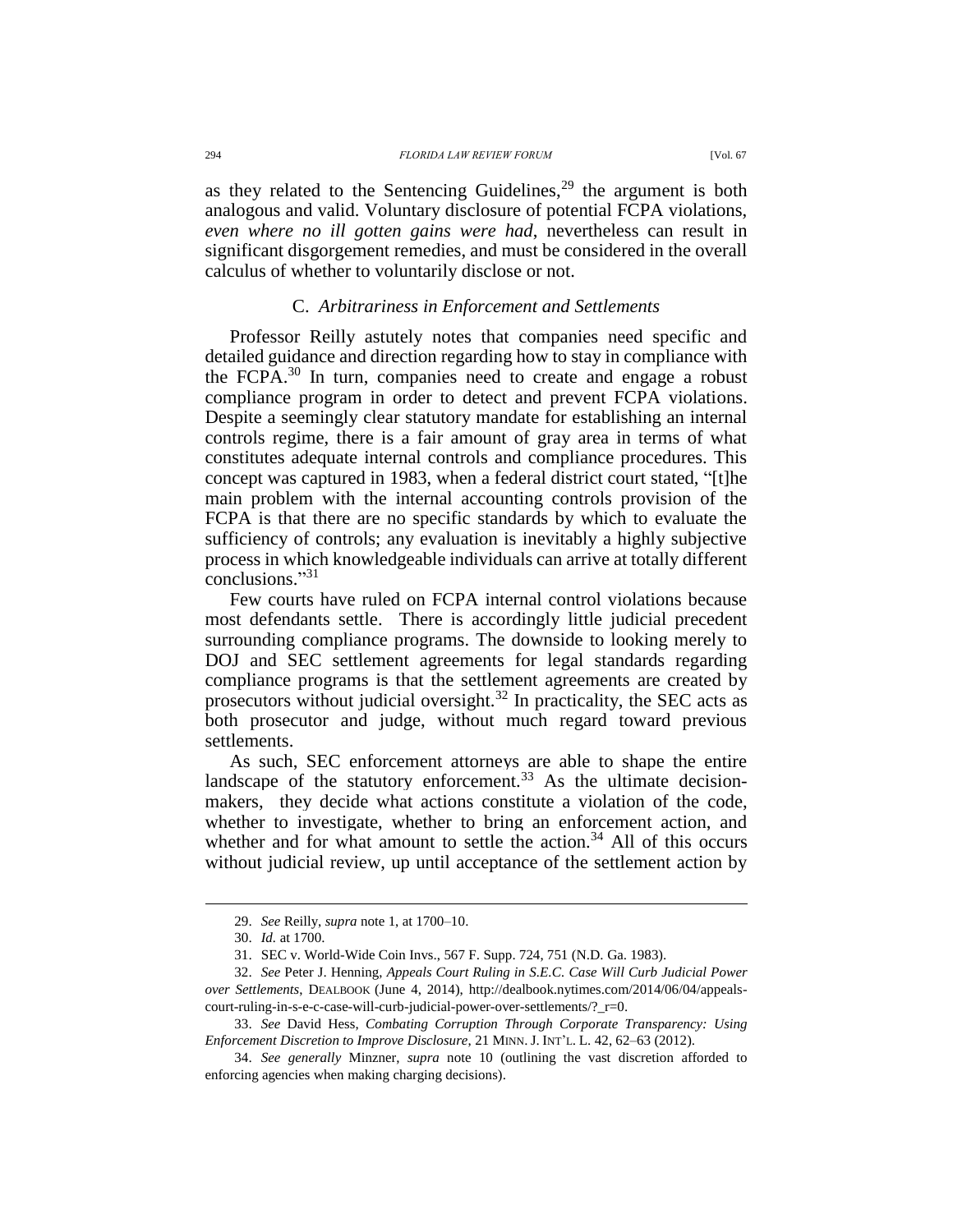the court. The ability to cherry-pick cases and the arbitrary nature of settlement agreements without any precedential value results in a lack of checks and balances—and, arguably, due process—for a corporate defendant unwilling to take its chances in court for any number of reasons. Similarly, a corporate defendant also is less likely to "raise its hand" and voluntarily disclose FCPA violations when the parameters for compliance and the existence of a robust internal controls systems seem to be moving targets.

## II. THE RESULT OF OVERENFORCEMENT: OVERCOMPLIANCE AND POTENTIALLY DISASTROUS VOLUNTARY DISCLOSURES

Overcriminalization and overenforcement of the FCPA have created a necessary culture of compliance among many large issuers. However, neither the DOJ nor the SEC have explicitly stated what a model compliance program must contain to satisfy the internal controls requirement. As such, the critical decision regarding whether to voluntarily disclose potential FCPA violations is made even trickier. Both the DOJ and the SEC have, however, indicated when companies have satisfied or failed to satisfy the standard through their settlement decisions and non-prosecution agreements. However, the arbitrariness in the enforcement of the FCPA results in a real risk of overcompliance, as vast resources are spent on compliance systems that may be either insufficient in the eyes of the regulators, or worse, wholly ineffective.

In fact, a growing body of evidence indicates that internal compliance structures do not deter prohibited conduct within firms and may largely serve a window-dressing function that provides both market legitimacy and reduced legal liability. . . . This leads to two potential problems: (1) an underdeterrence of corporate misconduct, and (2) a proliferation of costly—but arguably ineffective—internal compliance structures.<sup>35</sup>

Compliance is very forward-looking in its risk-assessments and structures. However, compliance systems are informed by the most recent regulatory actions. As such, they are inherently reactive to regulatory action. In this way, compliance systems may be a house of cards doomed to fail, because those who skirt compliance measures do so in continually novel ways. The DOJ and SEC have been reluctant to define the exact content of an FCPA compliance program, because they want companies to continuously improve their compliance programs when their programs are either found to be ineffective or the industry adopts better standards. For example, in the DOJ's non-prosecution agreement with IAP

<sup>35.</sup> Kimberly D. Krawiec, *Cosmetic Compliance and the Failure of Negotiated Governance*, 81 WASH. U. L.Q. 487, 491 (2003).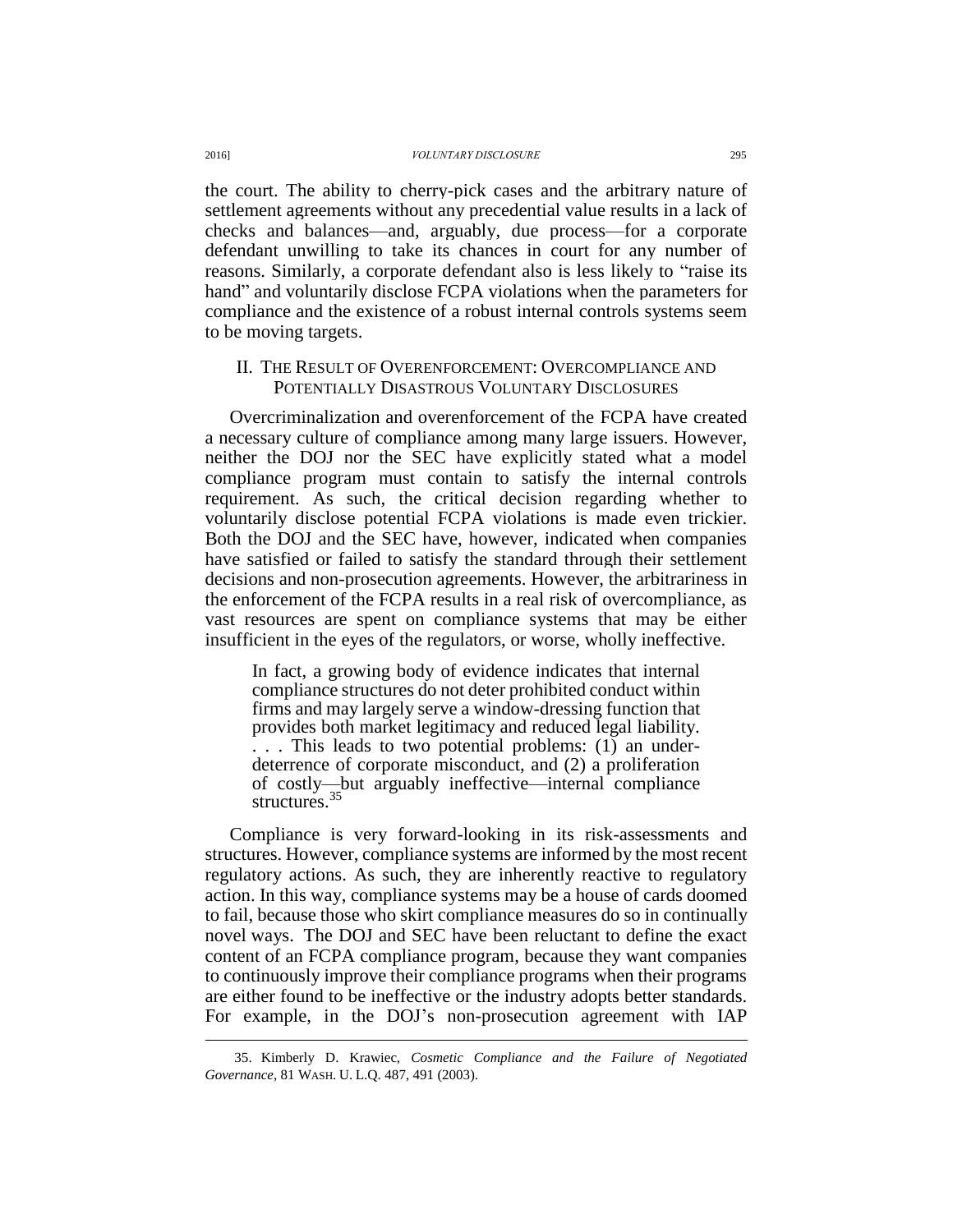Worldwide Services, Inc., the DOJ settled without prosecution partly because IAP promised to take remedial compliance measures.<sup>36</sup> These measures included conducting periodic reviews and testing of anticorruption measures and policies in order to maintain effectiveness and improve with recent developments.<sup>37</sup> By requiring such measures, it is difficult to establish a definitive program that will satisfy the internal

controls requirement—a compliance program deemed effective and sufficient today may be found to be ineffective or outdated in the future, particularly if a company falls behind changing standards for compliance within its field.

Compliance, in addition to voluntary disclosure, is a corporate costbenefit exercise.

Companies may be willing to enter into such settlements particularly because, in the absence of a parallel DOJ action, they need not make any factual admissions (due to the "neither admit nor deny" nature of SEC settlements in such circumstances), and the cost of a settlement is often lower than continuing investigative and representative costs. But such settlements can have severe, unintended consequences. Perhaps most significantly, these settlements can lead other companies to misdirect their scarce compliance resources.<sup>38</sup>

As such, compliance professionals and counsel must continually change guidelines, but without the benefit of "hard" precedent. Instead, they rely on the "soft" precedent of settlement agreements, as well as increasingly stricter standards for internal controls measures, and a playing field that is decidedly a home-court advantage for the regulators. Of course, the question of how robust to make one's compliance program is directly analogous to the decision regarding whether to voluntarily disclose. As Professor Reilly shows, that decision is not a clear-cut line, and in many cases, voluntary disclosure is not worth the corporate costs. The risk inherent in voluntary disclosure, therefore, increases exponentially when compliance is not defined. Similarly, extending corporate resources to buttress robust corporate compliance programs may be throwing money into the wind.

<sup>36.</sup> Press Release, Dep't of Justice, IAP Worldwide Services Inc. Resolves Foreign Corrupt Practices Act Investigation (June 16, 2015), http://www.justice.gov/opa/pr/iap-worldwideservices-inc-resolves-foreign-corrupt-practices-act-investigation.

<sup>37.</sup> *Id.*

<sup>38.</sup> William J. Stuckwisch & Matthew J. Alexander, *The FCPA's Internal Controls Provision: Is* Oracle *an Oracle for the Future of SEC Enforcement?*, 28 CRIM.JUST. 10, 15 (2013).